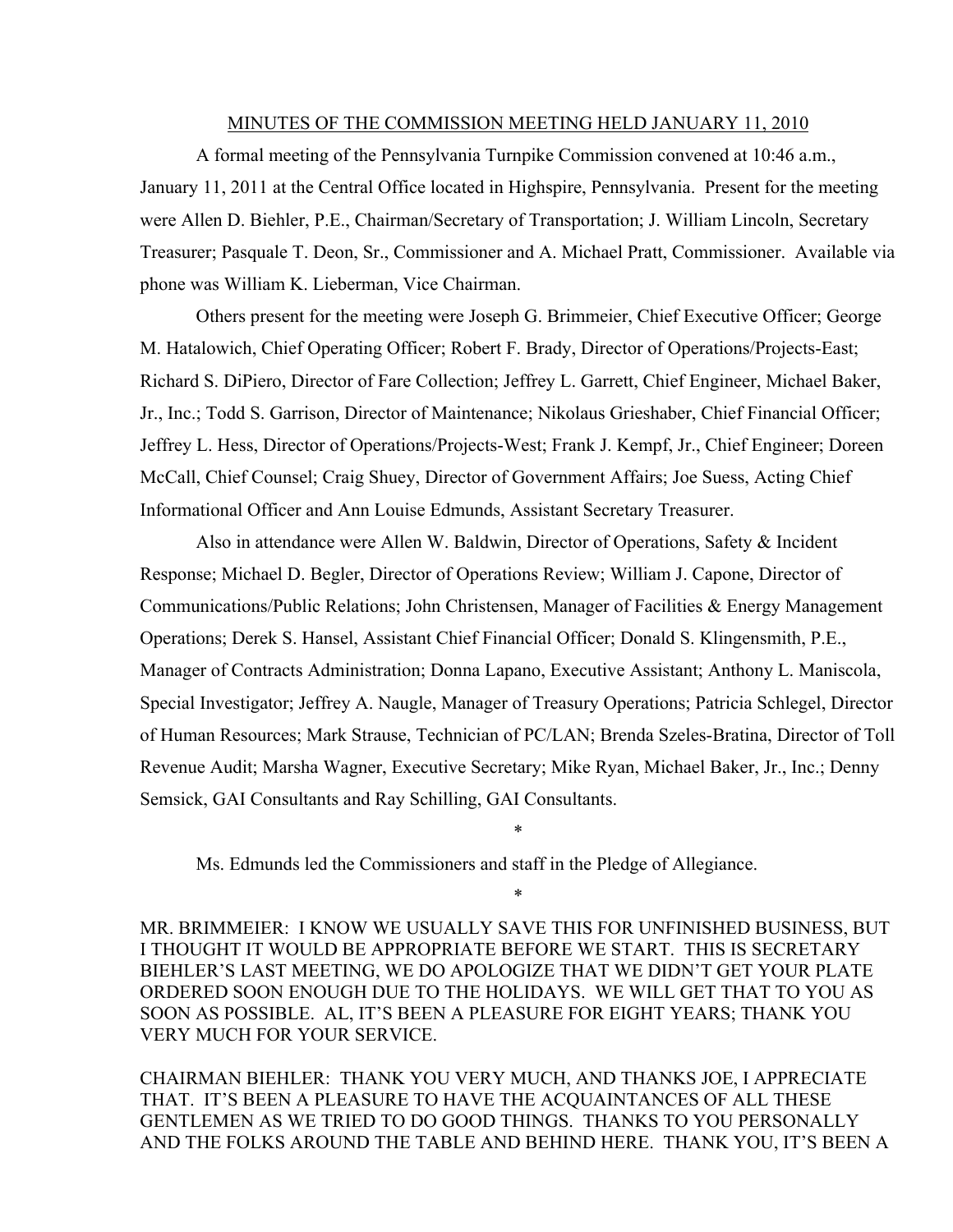## GOOD ASSOCIATION AND I THANK YOU AND HOPEFULLY IT WILL CONTINUE WITH THE NEXT ADMINISTRATION.

COMMISSIONER LIEBERMAN: LET ME JUST ADD THAT NOT ONLY THANK YOU FOR YOUR SERVICES TO THE TURNPIKE BUT SPEAKING FOR EVERY CITIZEN OF THIS COMMONWEALTH, THANK YOU FOR YOUR SERVICE TO THE COMMONWEALTH OF PENNSYLVANIA OVER THESE LAST EIGHT YEARS. YOU HAVE BEEN AN OUTSTANDING SECRETARY AND WE WERE LUCKY TO STEAL YOU FROM THE PRIVATE SECTOR.

## CHAIRMAN BIEHLER: THANK YOU VERY MUCH BILL, I APPRECIATE IT.

The Assistant Secretary Treasurer, Ann Louise Edmunds, called the roll and declared a quorum present.

\*

\*

## SUNSHINE ANNOUNCEMENT

MS. EDMUNDS: THE COMMISSIONERS MET IN EXECUTIVE SESSION PRIOR TO TODAY'S FORMAL AGENDA SESSION TO CONSIDER MATTERS OF PERSONNEL, WHICH INCLUDED A PROMOTION, SALARY ADJUSTMENT, NEW HIRE, TERMINATION, VACANCIES AND REQUESTS TO POST AND FILL POSITIONS IN THE FARE COLLECTION DEPARTMENT AND TO REORGANIZE THE MAINTENANCE AND FACILITIES AND ENERGY MANAGEMENT DEPARTMENTS.

THE COMMISSIONERS ALSO ENGAGED IN NON-DELIBERATIVE INFORMATIONAL DISCUSSIONS REGARDING VARIOUS ACTIONS AND MATTERS, WHICH HAVE BEEN APPROVED AT PREVIOUS PUBLIC MEETINGS.

#### \*

## PUBLIC COMMENT

MS. EDMUNDS: THE PUBLIC IS WELCOME AT THIS TIME TO ADDRESS THE COMMISSION REGARDING ITEMS LISTED ON THE AGENDA OR OTHER ITEMS NOT LISTED ON THE AGENDA THAT ARE WITHIN THE COMMISSION'S AUTHORITY OR CONTROL.

IN ORDER TO CONDUCT AN ORDERLY, EFFICIENT, EFFECTIVE AND DIGNIFIED MEETING, ALL PERSONS WISHING TO ADDRESS THE COMMISSION SHOULD HAVE SIGNED IN AND REQUESTED TIME TO SPEAK. IF YOU HAVE NOT DONE SO, YOU ARE INVITED TO DO SO.

COMMISSIONERS, WE HAVE NO REQUEST TO ADDRESS THE COMMISSION. AT THIS TIME WE ASK ALL VISITORS TO STAND AND INTRODUCE YOURSELF.

RAY SCHILLING, GAI CONSULTANTS DENNIS SEMSICK, GAI CONSULTANTS MIKE RYAN, MICHAEL BAKER JR, INC.

MS. EDMUNDS: THIS CONCLUDES THE PUBLIC COMMENT SECTION OF THE MEETING.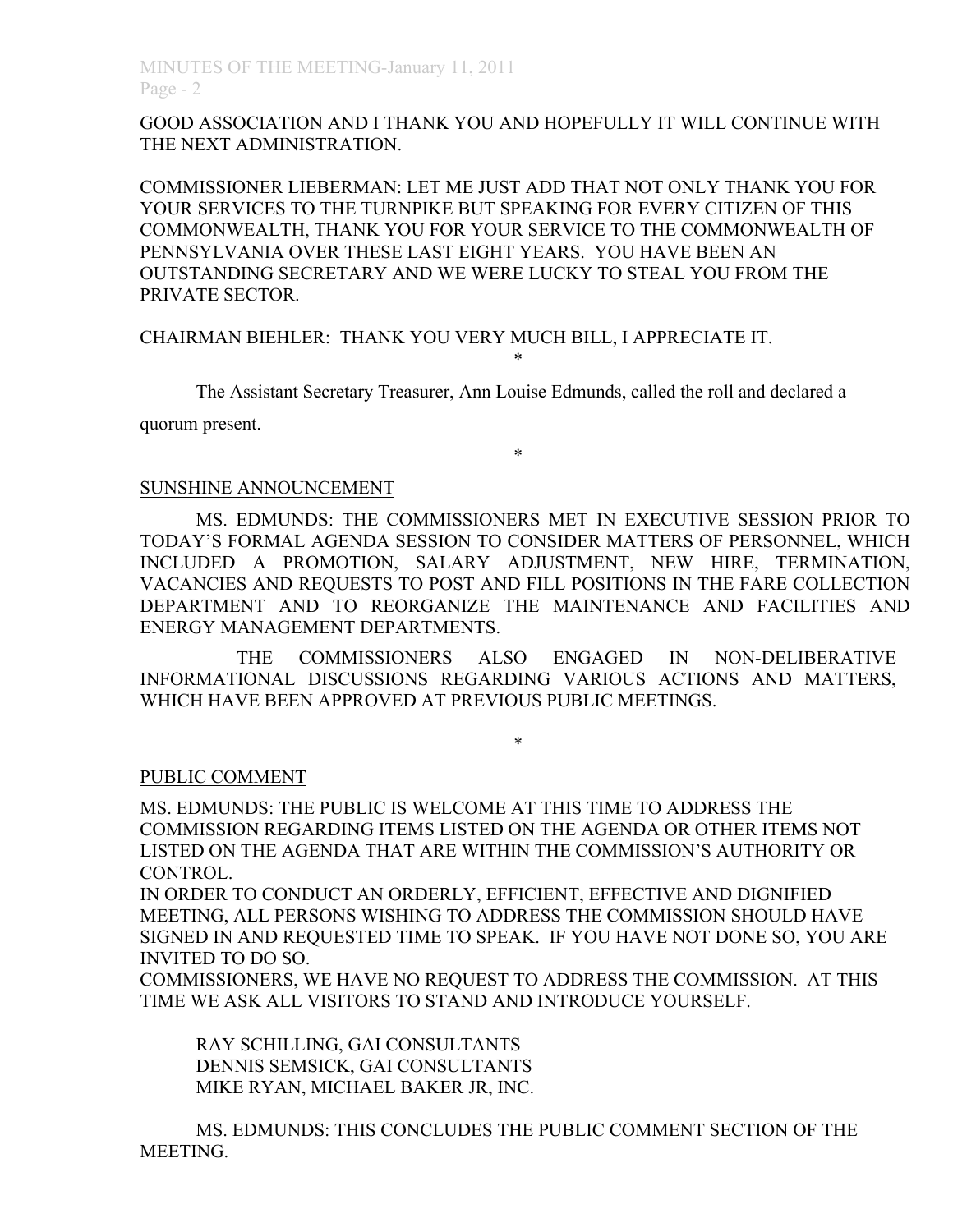## MINUTES OF THE MEETING

Motion-That the Minutes of the meeting held December 21, 2010 be approved and filed-was made by Commissioner Lincoln, seconded by Commissioner Pratt; and passed unanimously.

\*

\*

#### COMMUNICATIONS

Motion-That the Commission accepts and files the memo received from the Chief Counselwas made by Commissioner Lincoln, seconded by Commissioner Pratt; and passed unanimously.

\*

#### **PERSONNEL**

Motion-That the Commission approves the Personnel as amended-was made by Commissioner Lincoln, seconded by Commissioner Deon; and passed unanimously.

#### NEW BUSINESS

#### Reinvestments, Liquidations and Purchase of Securities

Upon the motion by Commissioner Deon seconded by Commissioners Lincoln, the following Resolution was presented for adoption:

\*

### RESOLUTION

BE IT RESOLVED that The Pennsylvania Turnpike Commission hereby ratifies the action of the Assistant Chief Financial Officer, with the approval of the Chief Executive Officer and the Consulting Engineer, in directing the Trustee to make the foregoing reinvestments, liquidations and purchases; and

BE IT FURTHER RESOLVED that copies of the Resolution certified by the Assistant Secretary Treasurer shall be forwarded to the Trustee as required in Article VI, Section 602 of the 2001 Amended and Restated Trust Indenture.

The following members voted yea: Commissioners Biehler, Lieberman, Lincoln, Deon and Pratt. The motion passed unanimously.

\*

#### AGREEMENTS

Motion-That the Commission approves the negotiation and execution of the Amendments, a Supplemental Agreement and a Work Order for the items listed in memos "a" and "c":

a. Agreement with American Express to continue the American Express Commercial Credit Card program;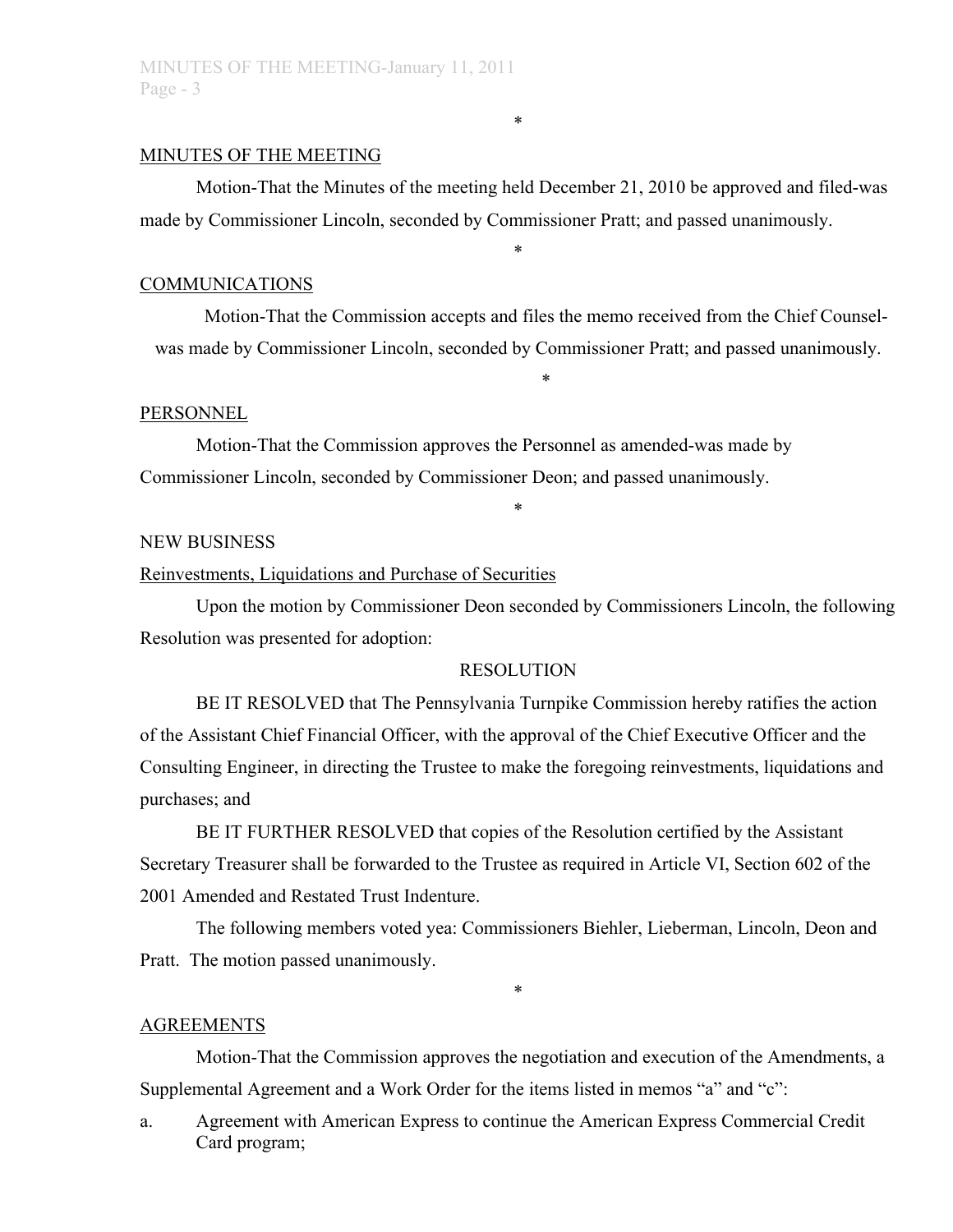c. Work Order #25 with TransCore to provide labor, material, equipment and project management to upgrade Certificates of Passage processing and tracking on lane, plaza and Toll Host IT systems; at a not-to-exceed amount of \$491,403.00.

-was made by Commissioner Deon, seconded by Commissioner Lincoln; and passed unanimously.

Item F-2b is being removed from the agenda

b. Supplemental Agreement #5 with McCormick Taylor, Inc. for Act 44 Public Relations and Communications Services, for a supplement of \$500,000.00; increasing the not-to-exceed amount to \$27,500,000.00;

\*

## RIGHT-OF-WAY REQUESTS

Motion-That the Commission approves the Right-of-Way Requests for the items listed in memos "a" and "b":

- a. Approve additional estimated just compensation for Right-of-Way #16566, a total take parcel, necessary for the construction of the Uniontown to Brownsville section of the Mon/Fayette Expressway; by authorizing the issuance of payment in the amount of \$54,200.00 payable to McDonald, Snyder & Lightcap, P. C., Escrow Agent;
- b. Approve settlement of Right-of-Way #16513, a partial take parcel, necessary for construction of the Uniontown to Brownsville section of the Mon/Fayette Expressway, by authorizing payment in the amount of \$60,500.00 for settlement and Section 610 damages; payable to McDonald, Snyder & Lightcap, P.C., Escrow Agent.

-was made by Commissioner Lincoln, seconded by Commissioner Deon; and passed unanimously.

\*

## APPROVE ADVERTISING

Motion-That the Commission approves advertising for the items listed in memos "a" and

 $b$ ":

- a. Annual analysis and actuarial valuation of the Commission's Automobile and General Liability Self-Insured program;
- b. Two (2) engineering firms to perform open-end design engineering related services systemwide

-was made by Commissioner Lincoln, seconded by Commissioner Deon; and passed unanimously.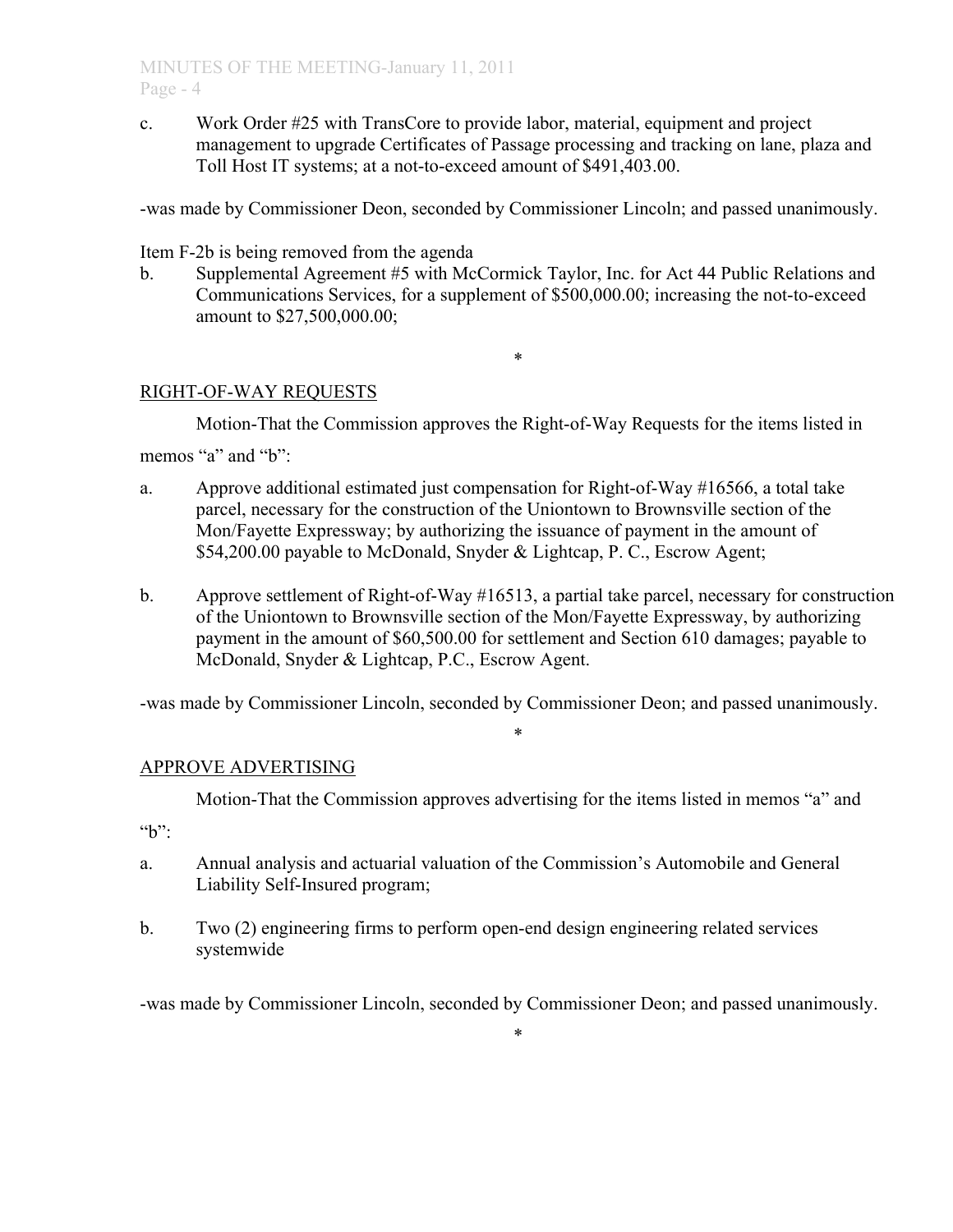# AWARD OF BIDS, RENEWAL OF AN AGREEMENT, STAFF APPROVAL TO REALLOCATE FUNDS AND THE ISSUANCE OF PURCHASE ORDERS

Motion-That the Commission Approves the Award of Bids, the Renewal of an Award, Staff approval to reallocate funds, and the Issuance of Purchase Orders for the items listed in memos "a" through "e":

- a. Trash removal, exercising our option to renew the agreement for an additional year (January 1, 2011 through December 31, 2011): Waste Management \$166,051.92 York Waste Disposal \$ 29,707.22 JP Mascara & Sons \$111,284.60 RENEWAL: \$307,043.74
- b. Gold Maintenance Program for the Automatic Transfer Switch from 1/1/2011 through 12/31/2015 to ASCO Services, Inc.; at a total award of \$391,879.00;
- c. Staff approval to reallocate funds between existing Job Order Contracts (JOC) services that were previously approved at the December 16, 2009 Commission Meeting (item F-5d);
- d. WRO telephone system upgrade, utilizing the Commonwealth's contract with Morefield Communications; at a total award of \$200,412.00;
- e. Gibsonia telephone system upgrade, utilizing the Commonwealth's contract with Morefield Communications; at a total award of \$105,759.00.

-was made by Commissioner Lincoln, seconded by Commissioner Deon; and passed unanimously.

\*

## PTRC RECOMMENDATION

Motion-That the Commission approves the shortlist below from the Procurement Technical Review Committee and request proposals from the following vendors for the retention of an energy service company (GESA):

> Constellation Energy Projects & Service Group Honeywell International Siemens Industry, Inc.

-was made by Commissioner Lincoln, seconded by Commissioner Deon; Commissioner Pratt

abstained.

COMMISSIONER PRATT: MR. CHAIRMAN: I ABSTAIN ON THE BASIS THAT THE COMPANY SET FORTH IN THIS AGENDA ITEM IS A CLIENT OF THE FIRM OF WHICH I AM A PARTNER. I ASK THAT THE SECRETARY PLEASE HAVE THE MINUTES OF THE MEETING REFLECT MY ABSTENTION ON THIS VOTE. The motion passed.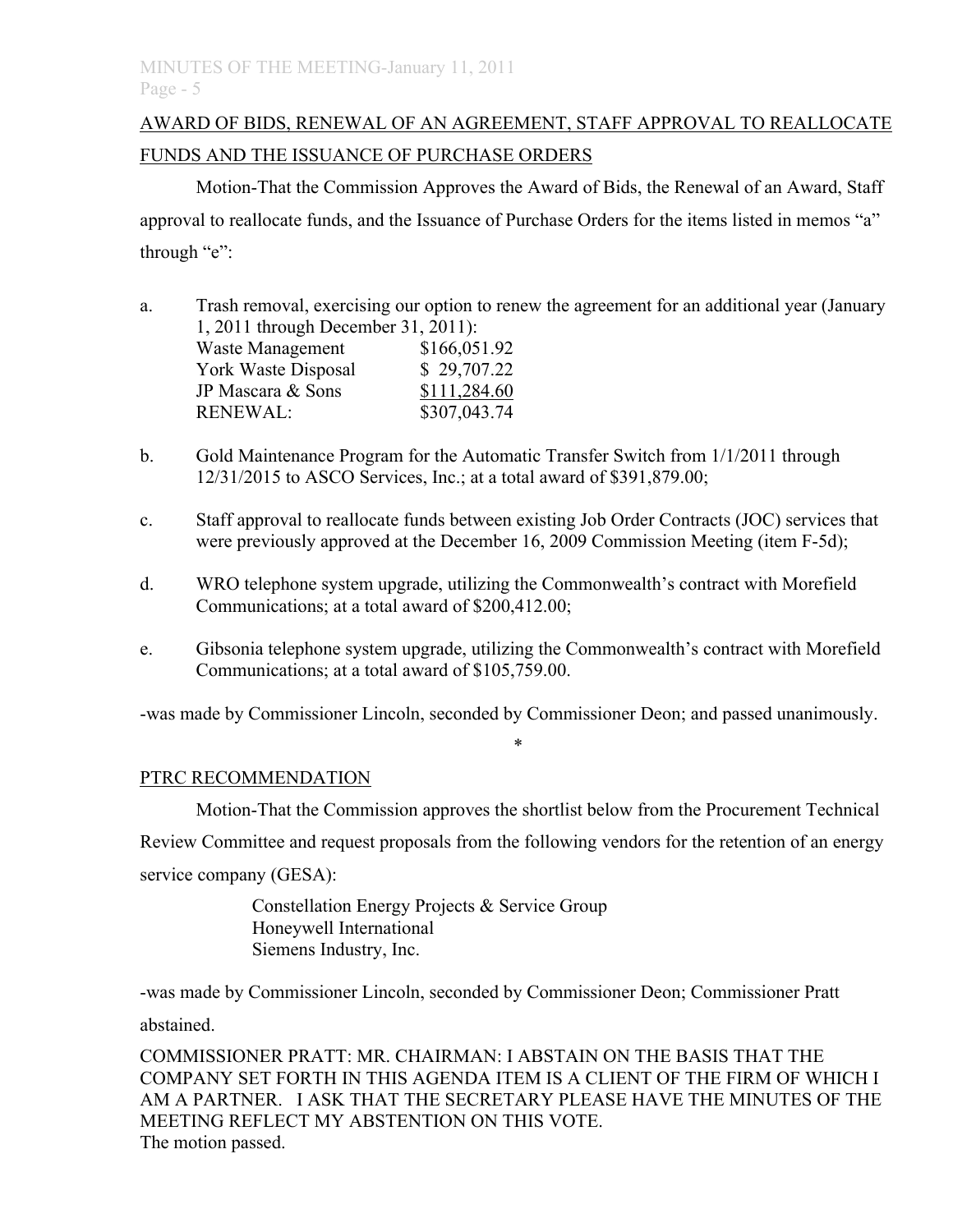## **ITEMS ADDED TO THE FORMAL AGENDA**

\*

### CHANGE ORDERS AND FINAL PAYMENTS

Motion-That the Commission approves the Change Orders and Final Payments for the items listed in memos "a" through "d":

- a. Change Order #2 and Final Payment for Contract #EN-00088-03-08 with IA Construction Corp. for miscellaneous pavement adjustments on Turnpike 376, Turnpike 66 and Turnpike 43; for an increase of \$113,280.23, making the final contract value \$1,107,407.91 and a final amount due of \$221,743.30;
- b. Change Order #1 and Final Payment for Contract #EN-00094-03-02 with Gregori Construction & Engineering, Inc. for bridge repairs between MP 0.00 and MP 109.91, Turnpike 43, 60, 66 and 576; for an increase of \$25,088.98, making the final contract value \$525,088.98 and a final amount due of \$50,088.98;
- c. Change Order #1 and Final Payment for Contract #T-357.32S001-3-02 with Road-Con, Inc. for rehabilitation of Bridge DB-248; for a decrease of \$20,928.60, making the final contract value \$526,493.65, and a final amount due of \$48,458.96;
- d. Change Order #1 and Final Payment for Contract #EN-00088-03-10 with Road-Con, Inc. for inlet repairs between MP 334.40 and MP 337.45; for a decrease of \$49,250.00, making the final contract value \$641,500.00, and the final amount due of \$13,320.00.

-was made by Commissioner Lincoln, seconded by Commissioner Deon; and passed unanimously.

## \*

\*

## NEXT MEETING

MS. EDMUNDS: THE NEXT COMMISSION MEETING WILL BE HELD TUESDAY, JANUARY 25, 2011.

## ADJOURNMENT

MS. EDMUNDS: COMMISSIONERS, I HAVE NO OTHER ITEMS FOR CONSIDERATION. IF YOU HAVE NOTHING FURTHER, I REQUEST A MOTION FOR ADJOURNMENT.

Motion-That this meeting of The Pennsylvania Turnpike Commission be adjourned at 10:53 a.m.-was made by Commissioner Pratt, seconded by Commissioner Deon; and passed unanimously.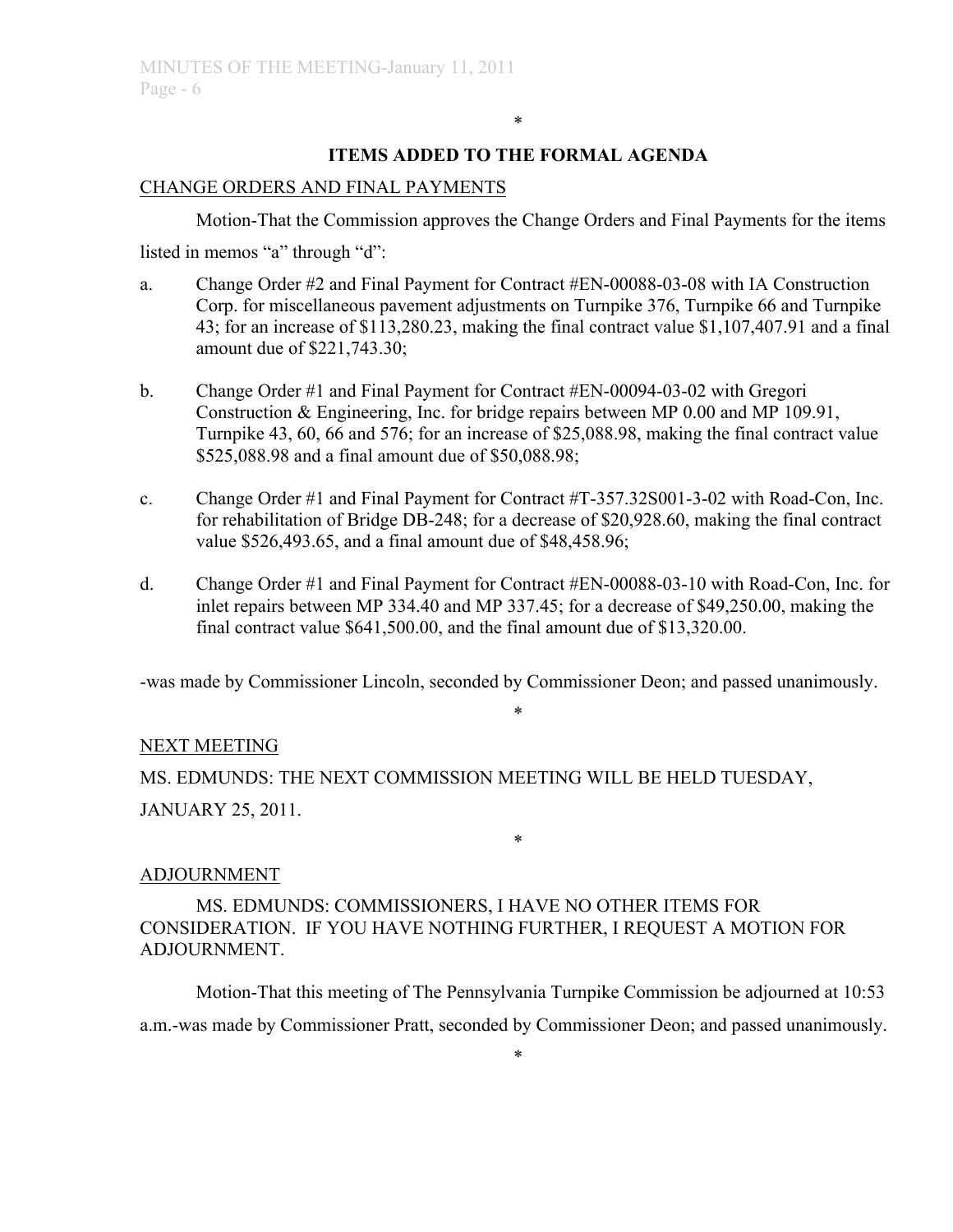PREPARED BY:

Ann Louise Edmunds Assistant Secretary Treasurer

01-11-11 APPROVED BY:

J. William Lincoln Secretary Treasurer